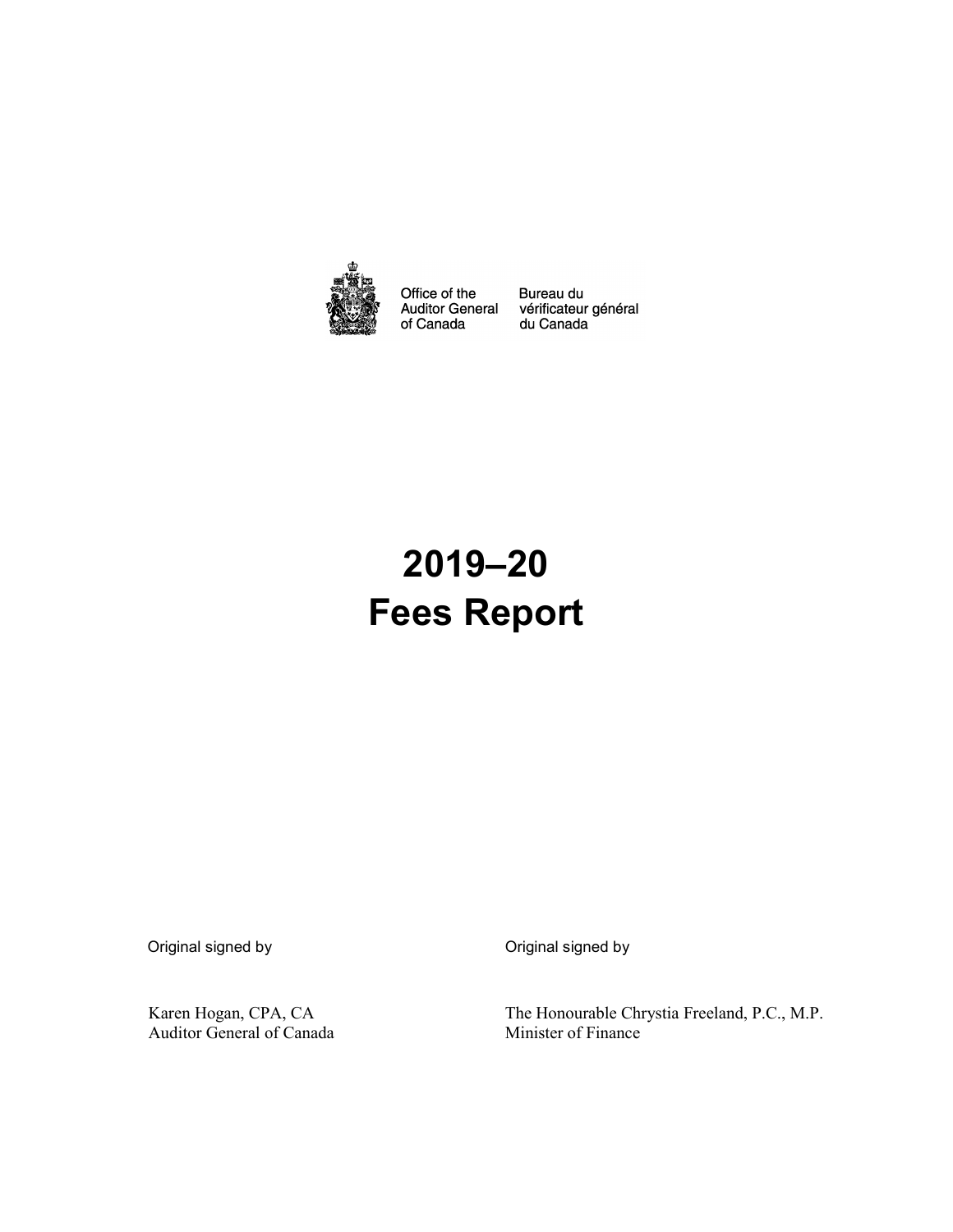© Her Majesty the Queen in Right of Canada, as represented by the Auditor General of Canada, 2020.

Cat. No. FA1-30E-PDF ISSN 2562-2870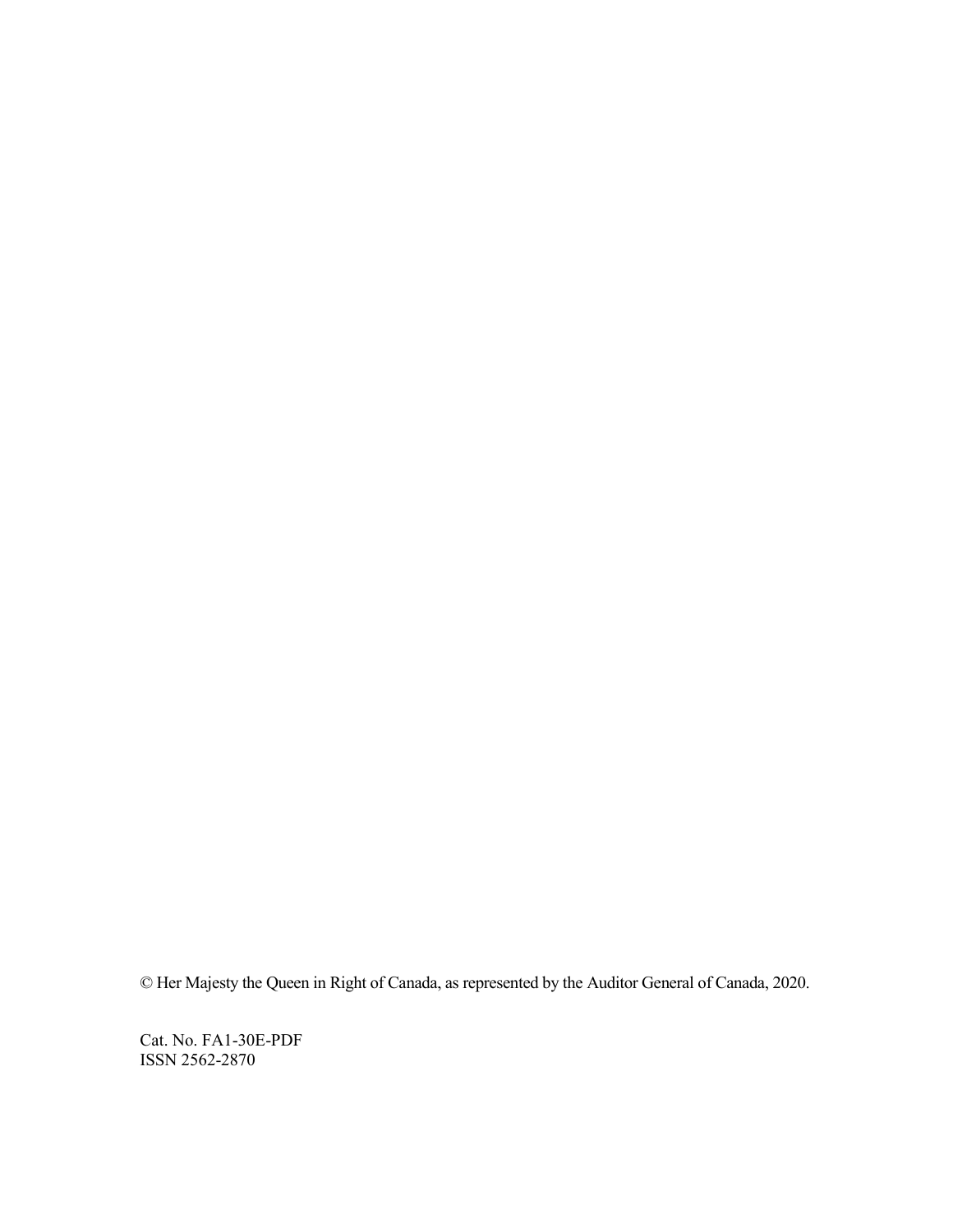## Table of contents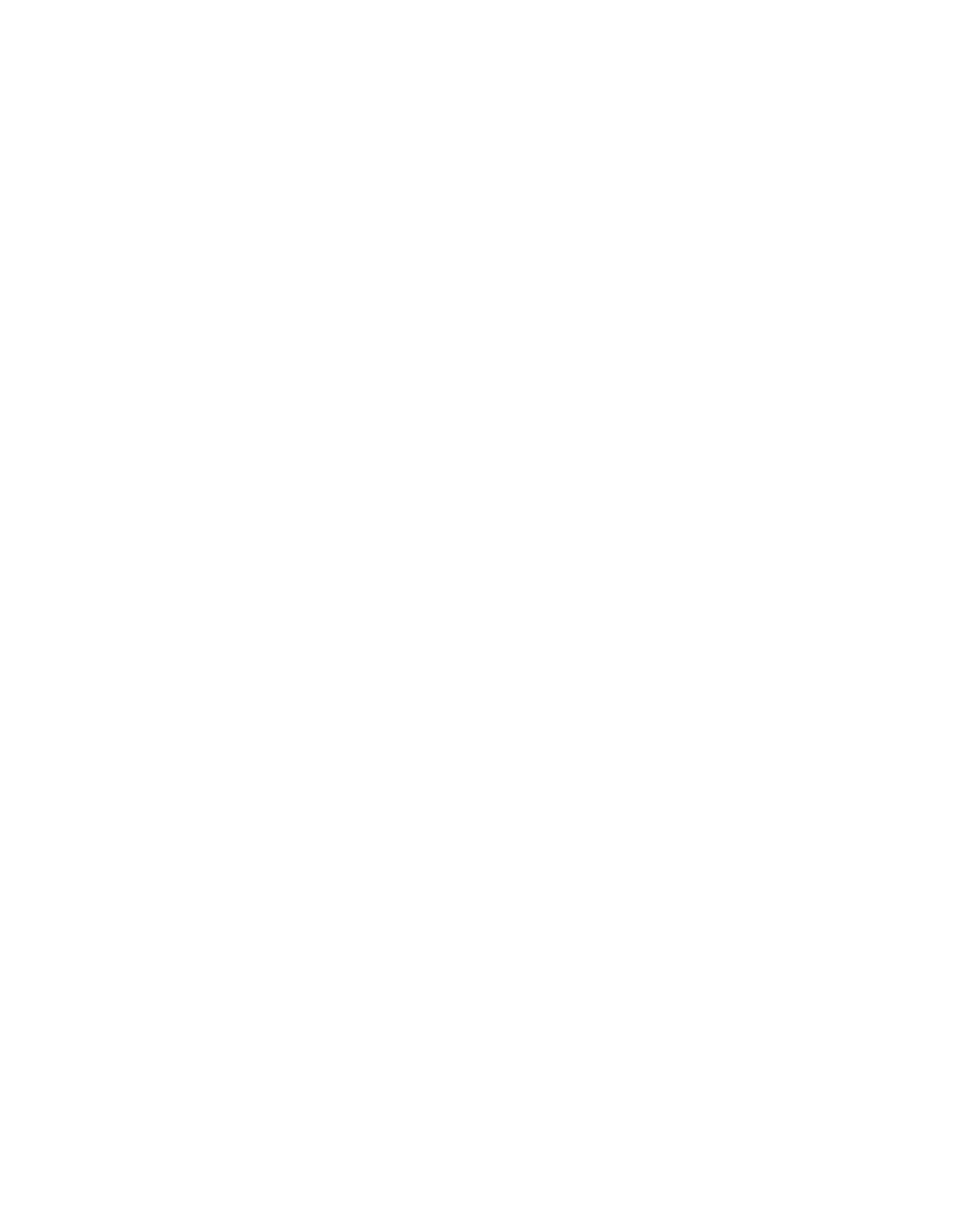#### <span id="page-4-0"></span>Preface

On behalf of the Office of the Auditor General of Canada (OAG), I am presenting the report on fees for the 2019–20 fiscal year, the organization's third annual report under the *[Service Fees Act](http://laws-lois.justice.gc.ca/eng/acts/S-8.4/index.html)*. [i](#page-10-1)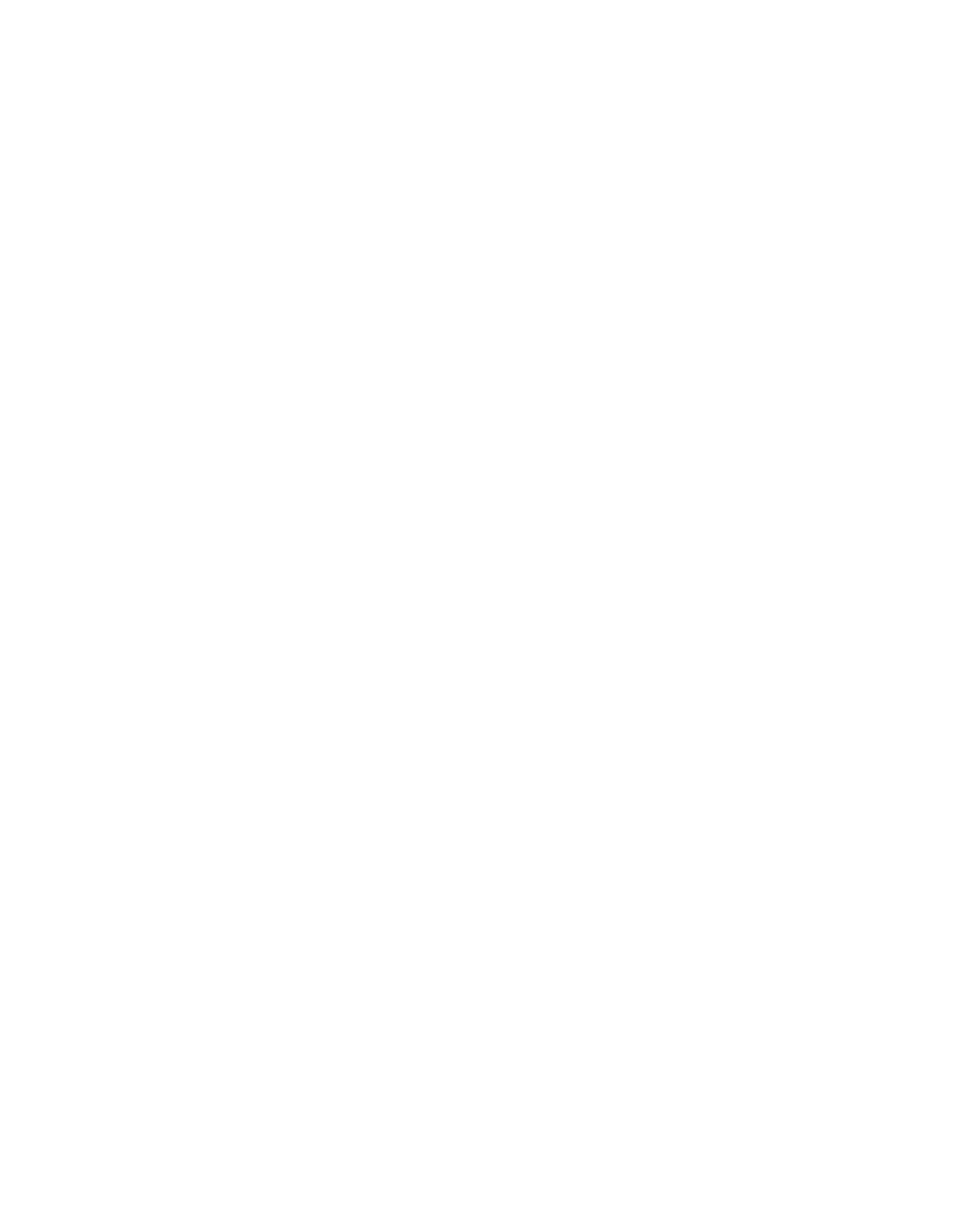#### <span id="page-6-0"></span>About this report

This report, which is tabled under section 20 of the *Service Fees Act* and subsection 4.2.8 of the *Directive on Charging and Special Financial Authorities*,<sup>[ii](#page-10-2)</sup> contains information about the fees that the OAG had the authority to set in the 2019–20 fiscal year.

Government of Canada departments may set fees for services, licences, permits, products, or the use of facilities; for other authorizations of rights or privileges; or to recover, in whole or in part, costs incurred in relation to a regulatory scheme.

For reporting purposes, fees must be categorized under the following 3 fee-setting mechanisms:

- 1. Act, regulation, or fees notice—An act of Parliament delegates the fee-setting authority to a department, minister, or Governor in Council.
- 2. Contract—The OAG has the authority to enter into contracts, which are negotiated between the OAG and an individual or organization, and which cover fees and other terms and conditions. In some cases, that authority may also be provided by an act of Parliament.
- 3. Market-rate or auction or both—The authority to set these fees is pursuant to an act of Parliament or regulation, and the minister, department, or Governor in Council has no control over the fee amount.

This report contains information about all fees that are under the OAG's authority. No fees under the OAG's authority are set by market-rate or auction or both, or by act, regulation, or fees notice. This report therefore covers only fees set by contract and provides total revenue and costs.

Although the fees charged by the OAG under the *[Access to Information Act](https://laws-lois.justice.gc.ca/eng/acts/A-1/index.html)*[iii](#page-10-3) are subject to the *Service Fees Act*, they are not included in this report. Information on the OAG's access to information fees for the 2019–20 fiscal year can be found in the OAG's Annual Report on the *Access to Information Act*, which is available on the **OAG**'s website.<sup>[iv](#page-10-4)</sup>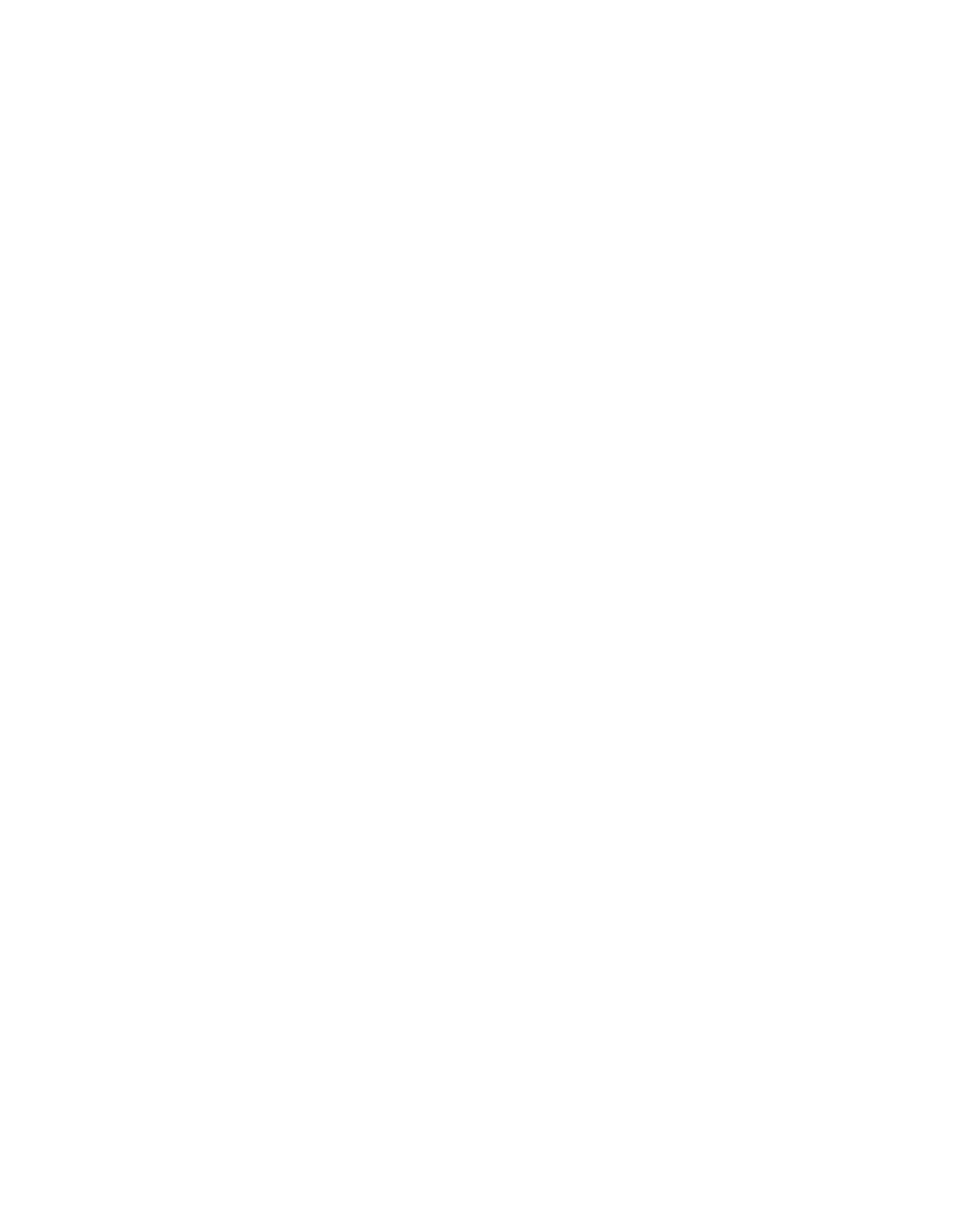## <span id="page-8-0"></span>Overall totals, by fee-setting mechanism

The following table presents the total revenue and total cost for all fees that the OAG had the authority to set in the 2019–20 fiscal year, by fee-setting mechanism.

**Overall totals for the 2019–20 fiscal year, by fee-setting mechanism**

| <b>Fee-setting mechanism</b> | Revenue (\$) | $Cost($ \$) |
|------------------------------|--------------|-------------|
| Fees set by contract         | 1,190,000    | 1,856,000   |